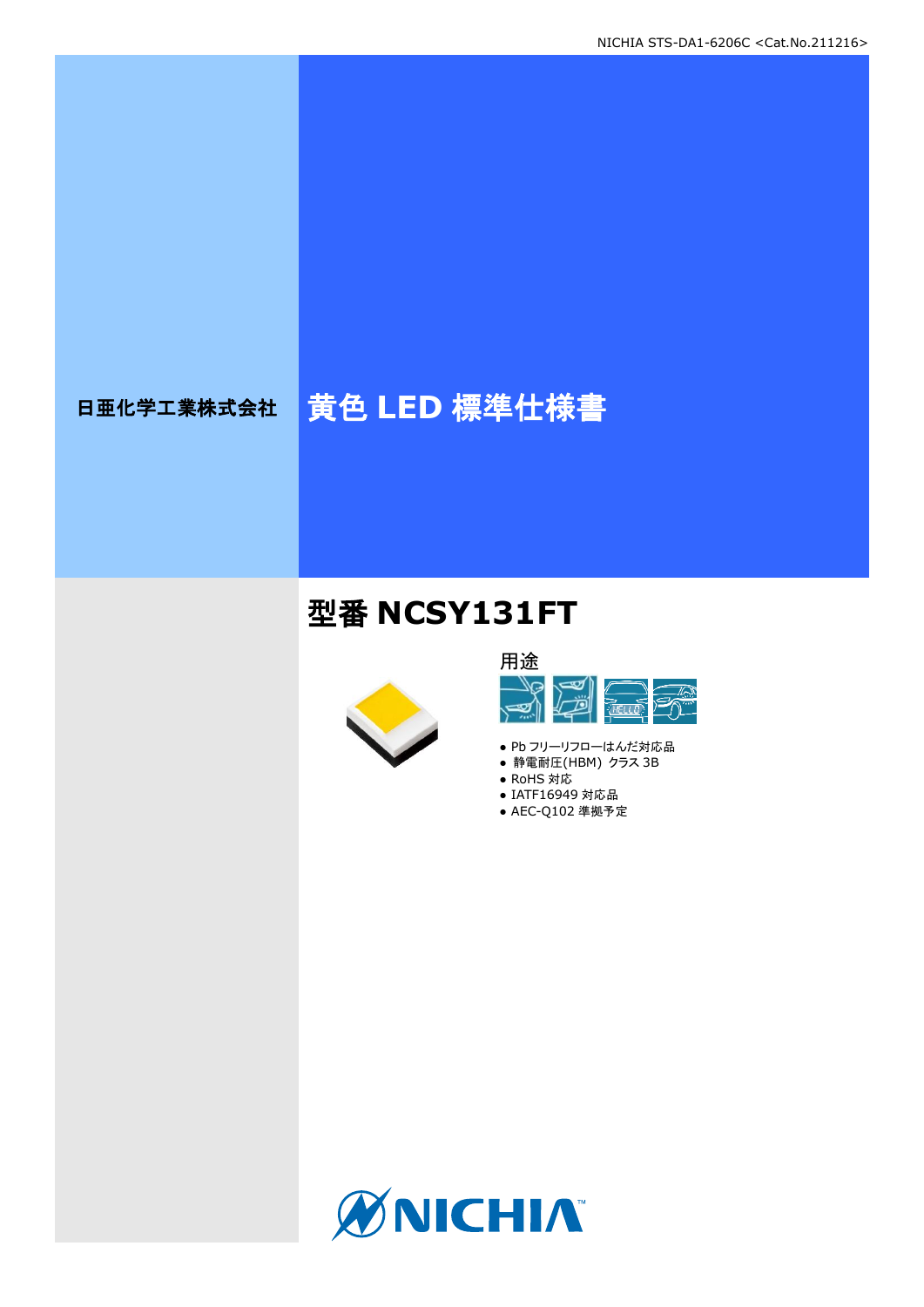## 規格

## (1) 絶対最大定格

| 項目        | 記号                 | 最大定格           | 単位 |
|-----------|--------------------|----------------|----|
| 順電流       | IF                 | 1500           | mA |
| パルス順電流    | $I_{FP}$           | 3000           | mA |
| 静電耐圧(HBM) | <b>VESD</b>        | 8              | kV |
| 逆方向許容電流   | $I_{R}$            | 85             | mA |
| 許容損失      | $P_D$              | 5.58           | W  |
| 動作温度      | $T_{\mathsf{opr}}$ | $-40 \sim 125$ | °C |
| 保存温度      | $T_{sta}$          | $-40 \sim 125$ | °C |
| ジャンクション温度 | Т١                 | 150            | °C |

\* TJ=25°C での値です。

\* 静電耐圧(HBM)は ANSI/ESDA/JEDEC JS-001 のクラス 3B です。

\* 動作温度ははんだ接合部温度(TS)での値です。

### (2) 特性

| 項目   |   | 記号                   | 条件             | 標準   | 最大  | 単位   |
|------|---|----------------------|----------------|------|-----|------|
| 順電圧  |   | VF                   | $I_F = 1000mA$ | 3.25 |     |      |
| 光束   |   | $\Phi_{\rm v}$       | $I_F = 1000mA$ | 370  |     | lm   |
|      | X |                      | $I_F = 1000mA$ | 0.48 |     |      |
| 色度座標 |   | ۰                    | $I_F = 1000mA$ | 0.50 |     | -    |
|      |   | $R_{\theta}$ JS_real |                | 4.6  | 5.0 |      |
| 熱抵抗  |   | Rejs el              |                | 3.3  | 3.7 | °C/W |

\* TJ=25°C での値です。順電圧、光束、色度座標は、パルス幅 0.05msec、デューティー比 1%の連続矩形波により測定しています。

\* 光束は、CIE 127:2007 に準拠した国家標準校正値と整合をとっています。

\* 色度座標は、CIE 1931 色度図に基づくものとします。

\* 熱抵抗 RθJS\_realは電力変換効率(ηe=28%)を考慮した値です。JESD51 をご参照ください。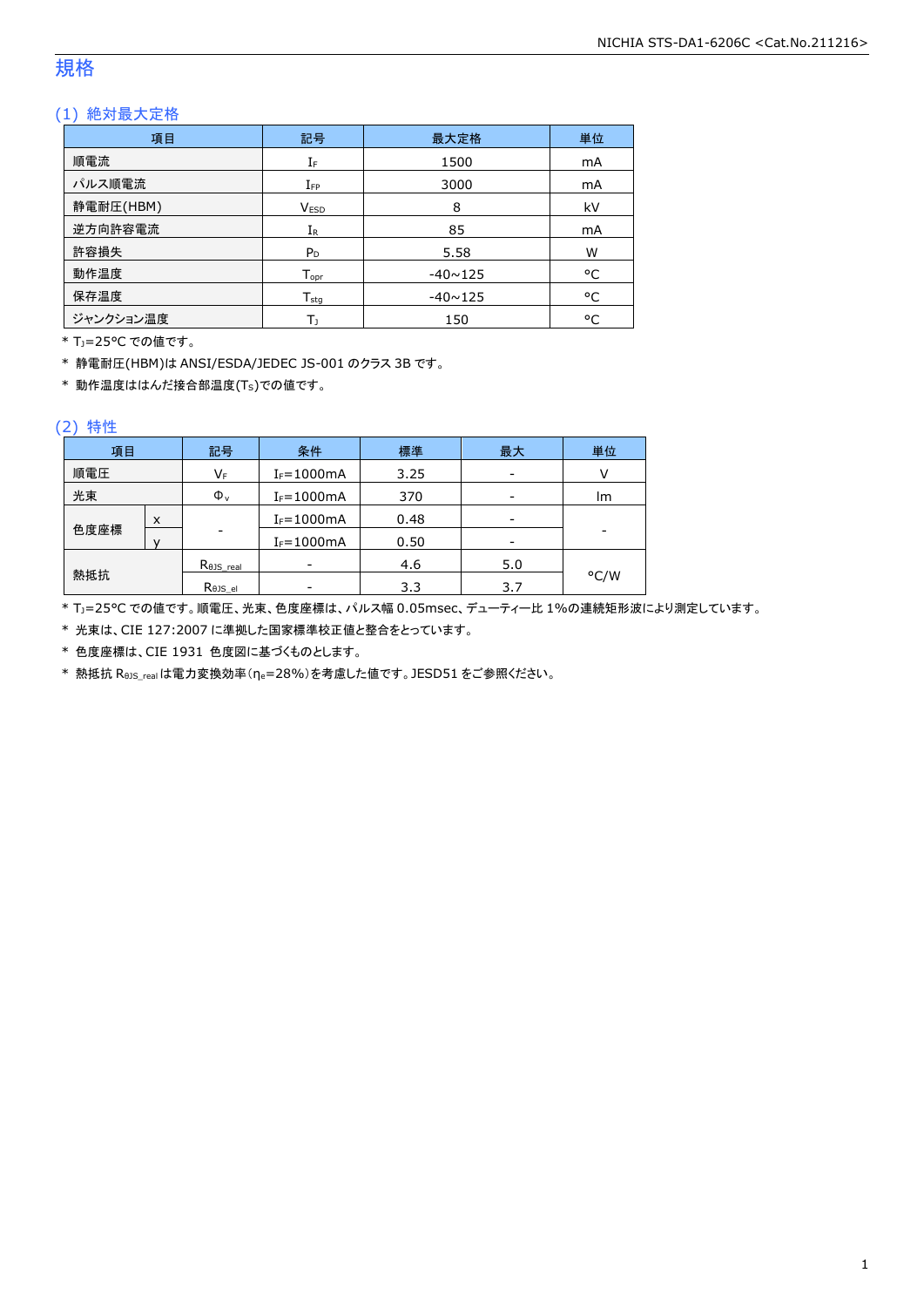## ランク分け

| 項目  | ランク  | 最小  | 最大  | 単位 |  |
|-----|------|-----|-----|----|--|
| 順電圧 | -    | 2.9 | 3.5 |    |  |
|     | C400 | 400 | 415 |    |  |
|     | R375 | 375 | 400 |    |  |
| 光束  | R350 | 350 | 375 | Im |  |
|     | C335 | 335 | 350 |    |  |

#### 色度範囲

|   | ランク K4 |       |       |       |
|---|--------|-------|-------|-------|
| x | 0.480  | 0.454 | 0.480 | 0.506 |
|   | 0.460  | 0.486 | 0.519 | 0.493 |

\* TJ=25°C での値です。パルス幅 0.05msec、デューティー比 1%の連続矩形波により測定しています。

\* 順電圧は±0.05V の公差があります。

\* 光束は±5%の公差があります。

\* 色度は±0.003 の公差があります。

\* 1 注文単位に対して上記のランクを納入します。又、その納入比率は問わないものとします。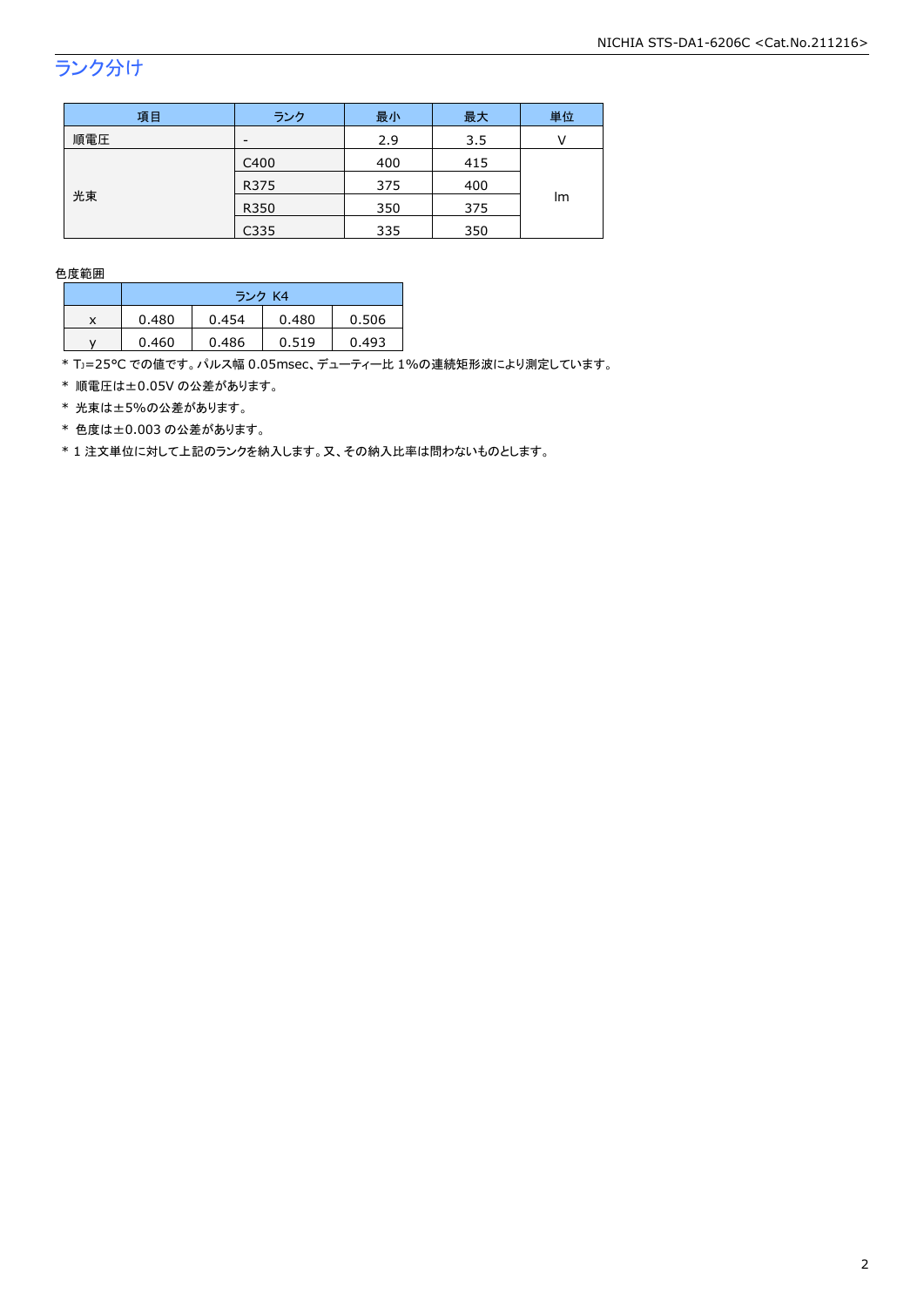色度図

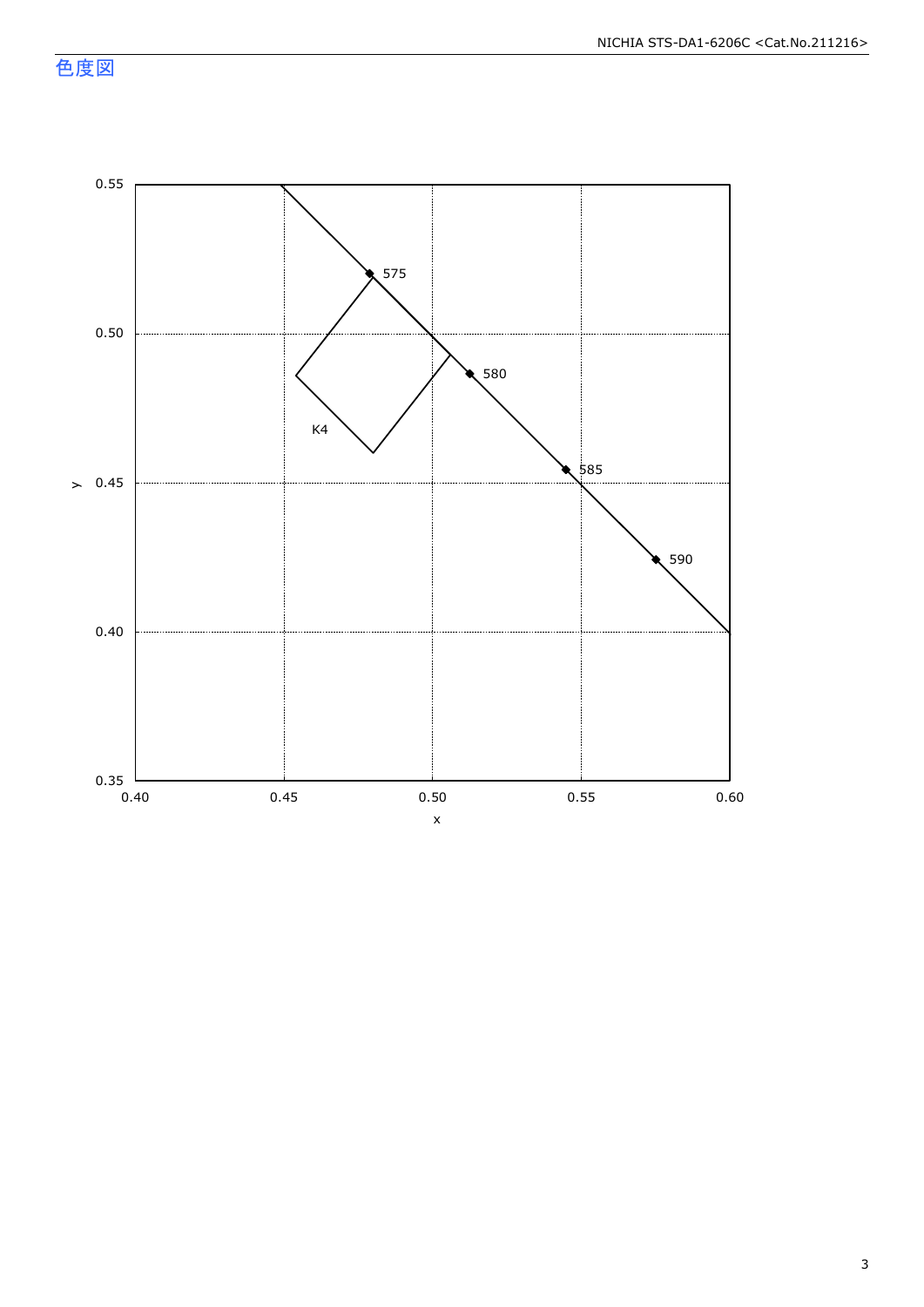## 外形寸法

This product complies with RoHS Directive. \* 本製品はRoHS指令に適合しております。

Part No. NCSx131F

No. STS-DA7-17454A<br>(単位 Unit: mm,公差 Tolerance: ±0.05)







| 項目 Item                                         | 内容 Description                                                          |
|-------------------------------------------------|-------------------------------------------------------------------------|
| パッケージ材質<br>Package Materials                    | セラミックス<br>Ceramics                                                      |
| 蛍光体板材質<br>Phosphor sheet<br>Materials           | 硬質ガラス+シリコーン樹脂(蛍光体入り)<br>Hard Glass<br>and Silicone Resin(with phosphor) |
| 封止樹脂材質<br>Encapsulating Resin<br>Materials      | シリコーン樹脂<br>Silicone Resin                                               |
| 電極材質<br>Electrodes Materials                    | 金メッキ<br>Au-plated                                                       |
| ダイヒートシンク材質<br>Die Heat Sink<br><b>Materials</b> | 金メッキ<br>Au-plated                                                       |
| 質量<br>Weight                                    | 0.0057q(TYP)                                                            |

Dimensions do not include mold flash. \* バリは寸法に含まないものとします。

The height of LED package is from the bottom of back electrode to the surface of emitting area. \* 製品高さは、裏面電極から発光エリアまでの寸法です。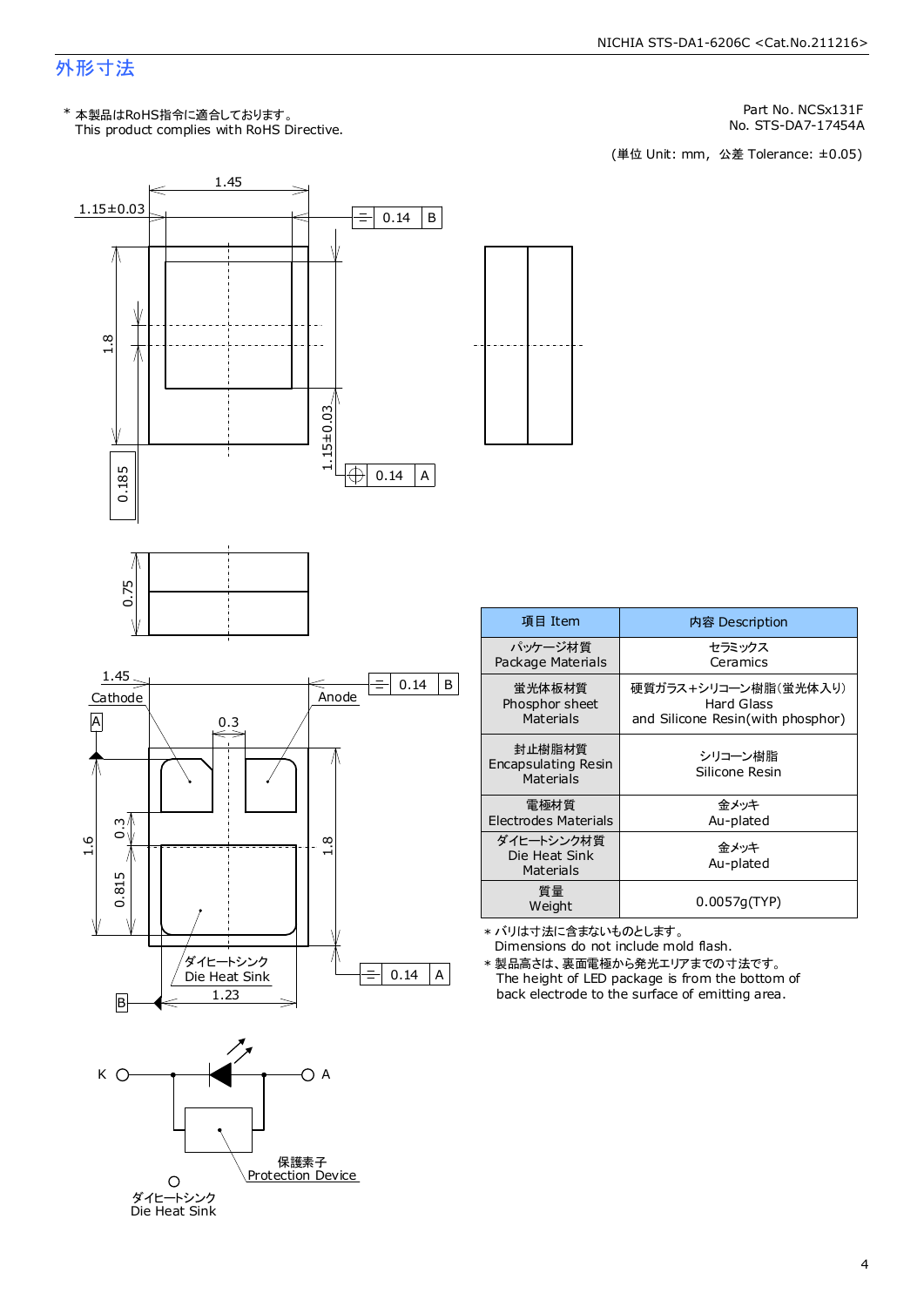## はんだ付け

● リフロー条件(Pb フリーはんだ使用時)



● 推奨取り付けパターン ろんじょう しょうしゃ ゆうしゃ ウィック あんきょう きょうかん きゅうしょく 推奨メタルマスク開口パターン





(単位 Unit: mm)

- \* 本製品は、リフロー対応品です。ディップはんだ、手はんだについては保証できません。
- \* リフローはんだは 2 回までとして下さい。
- \* ご使用のはんだ推奨条件を基にリフロープロファイルを設定して下さい。
- \* ピーク温度からの冷却温度勾配が緩やかになるように配慮して、急冷却を避けて下さい。
- \* 大気リフローの場合、リフロー時の熱や雰囲気の影響により、光学的劣化を起こすことがあります。リフローに際しては、窒素リフローを推奨します。
- \* 本製品は、発光面にガラスを用いているため、過度な力が加わると傷、欠け、割れ、製品の変形、断線や信頼性に影響を及ぼす恐れがあります。 推奨実装条件:

専用ノズルを推奨します。(下図ノズル図面参照)

ノズル接触部:

蛍光体板の中心。(以下の右から 2 番目の図参照)



 上図のように蛍光体板端を吸着すると欠け、割れ発生の原因となります。 実装圧力 3.5N/m㎡以下 ※但し、最大荷重 5N 以下 吸引圧力 8N/c ㎡以下(0.8kgf/c ㎡以下)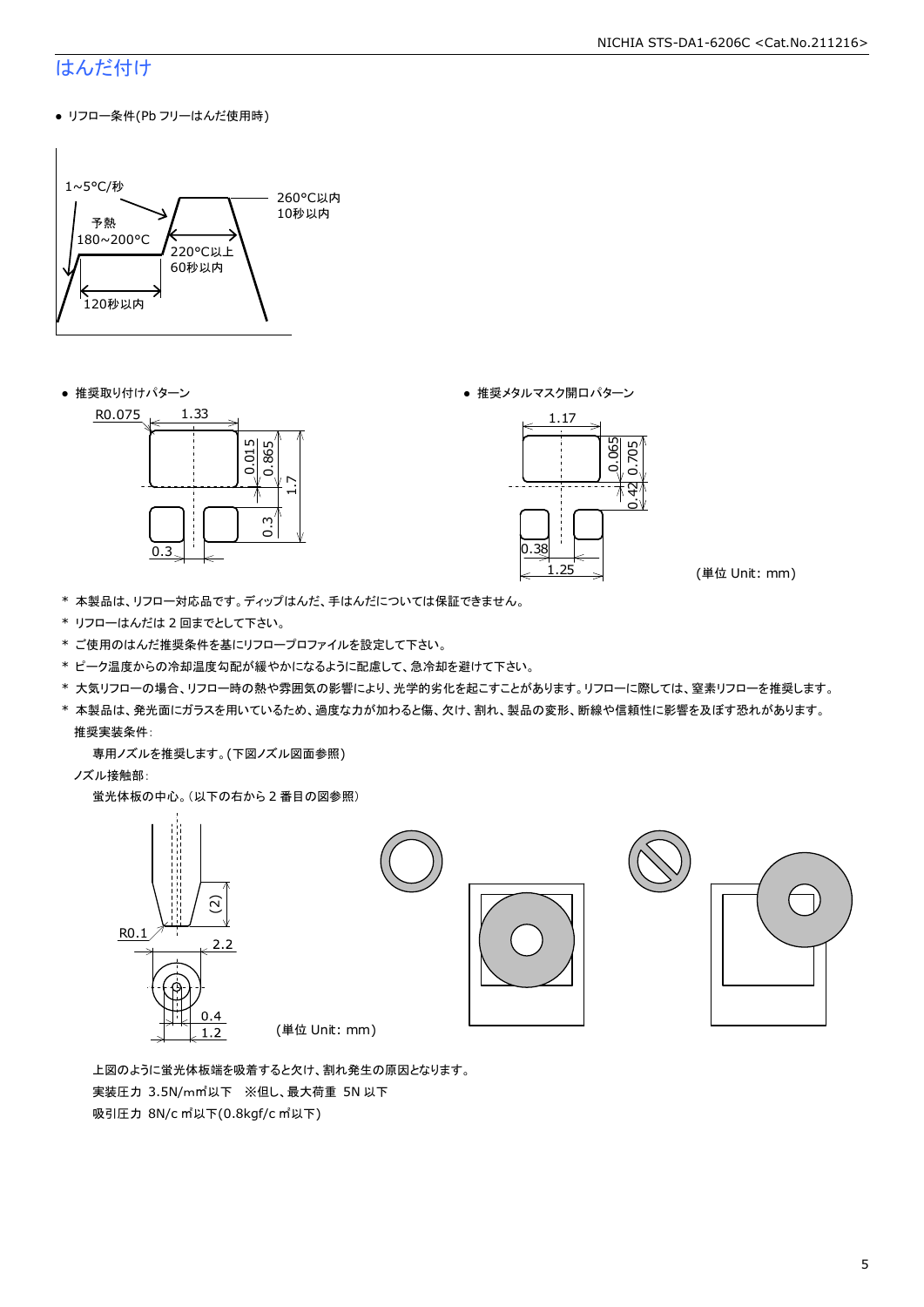- \* 基本的にはんだの取り付け後の修正は行わないで下さい。やむをえず修正する場合は、ホットプレートを使用して下さい。また、事前に修正による特性の 劣化のなきことを確認の上行って下さい。
- \* ダイヒートシンク部をはんだ実装して下さい。やむをえずできない場合は、熱伝導性の良い接着剤を使用して下さい。
- \* はんだ付け時、加熱された状態で LED にストレスを加えないで下さい。
- \* 実装機を使用する場合は、本製品にあった吸着ノズルを選定下さい。
- \* あくまで推奨ランドは LED を問題無く取り付けられるランドサイズとなっています。高密度実装などで実装精度が必要となる場合は、それに適したランド形 状を検討下さい。
- \* フラックスを使用する場合はノンハロゲンタイプを推奨します。また LED に直接フラックスがかかるような工程設計は行わないで下さい。
- \* 取り付けパターンに対して、はんだ種類及びはんだ塗布量が問題ないことを事前に確認して下さい。
- \* 電極パターンが全てパッケージの裏面にあるため、はんだ部が外観では確認できません。貴社にてはんだ条件を充分に確認の上でご使用下さい。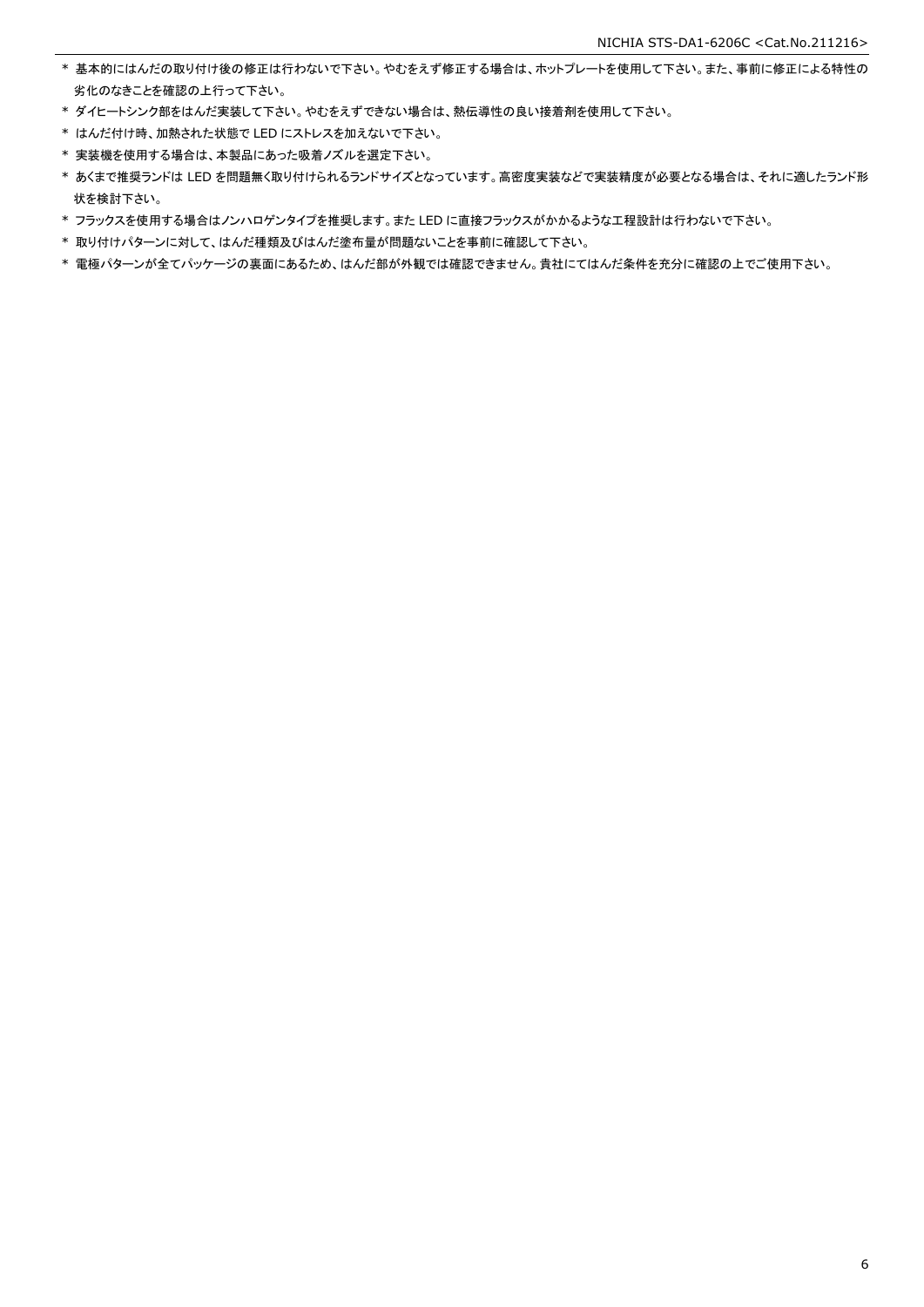## テーピング仕様

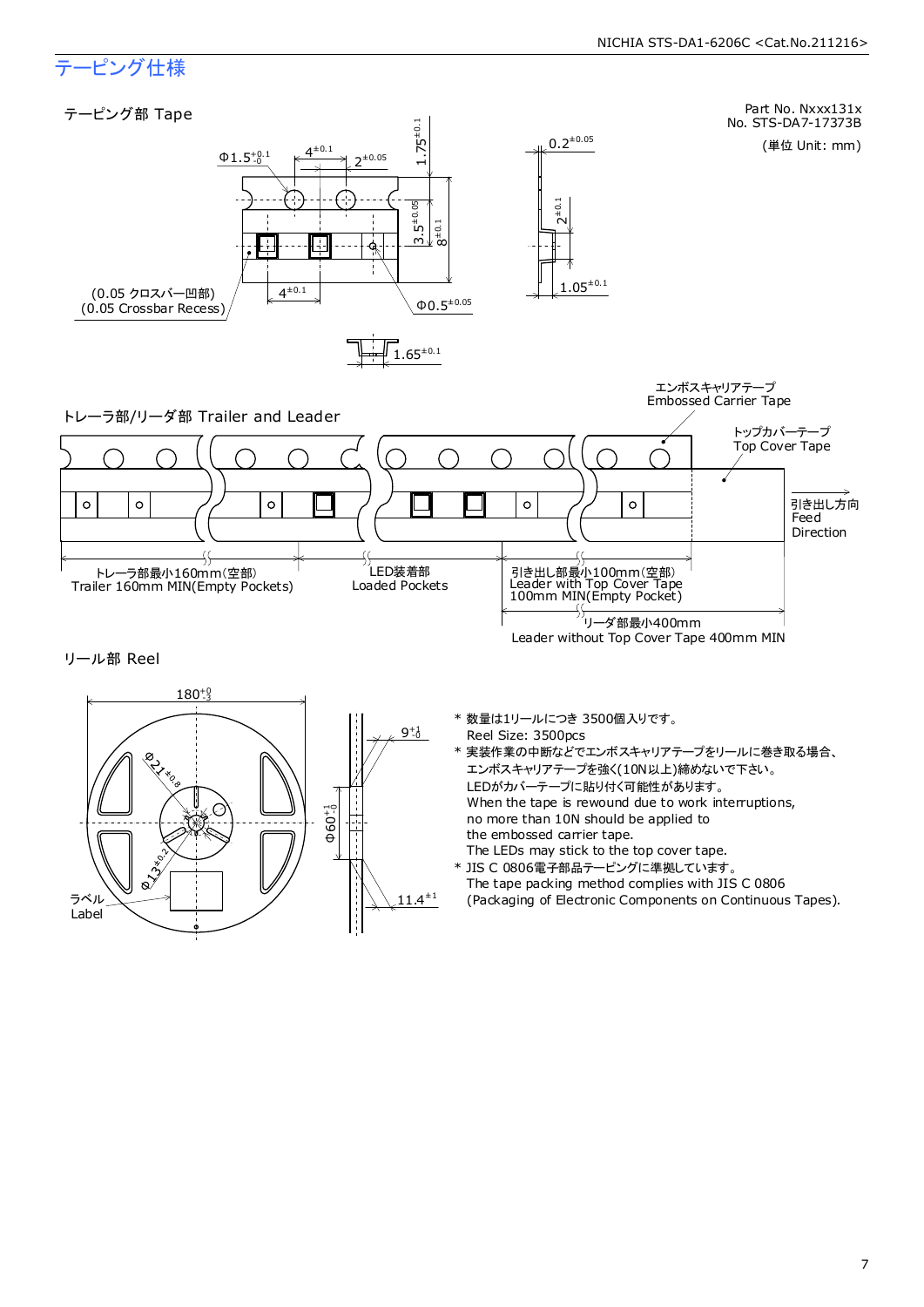## 梱包仕様

Reels are shipped with desiccants in heat-sealed moisture-proof bags. シリカゲルとともにリールをアルミ防湿袋に入れ、熱シールにより封をします。

No. STS-DA7-0006F Part No. Nxxxxxxx



| Label ラベル                                                    |                                  |  |  |  |
|--------------------------------------------------------------|----------------------------------|--|--|--|
| ØNICHIA                                                      |                                  |  |  |  |
| XXXX LED                                                     |                                  |  |  |  |
|                                                              | PART NO.: NXXXXXXX<br>*******    |  |  |  |
| LOT:<br>OTY.:                                                | YMxxxx-RRR<br>PCS<br><b>RoHS</b> |  |  |  |
| NICHIA CORPORATION 491 OKA, KAMINAKA, ANAN, TOKUSHIMA, JAPAN |                                  |  |  |  |

Moisture-proof bags are packed in cardboard boxes with corrugated partitions. アルミ防湿袋を並べて入れ、ダンボールで仕切ります。





- 客先型名を\*\*\*\*\*\*\*\*で示します。<br>客先型名が設定されていない場合は空白です。 If not provided, it will not be indicated on the label. \*\*\*\*\*\*\* is the customer part number.
- For details, see "LOT NUMBERING CODE" in this document. ロット表記方法についてはロット番号の項を<br>参照して下さい。 \*
- The label does not have the RANK field for un-ranked products. ランク分けがない場合はランク表記はありません。 \*
- Products shipped on tape and reel are packed in a moisture-proof bag. They are shipped in cardboard boxes to protect them from external forces during transportation. 本製品はテーピングしたのち、輸送の衝撃から保護するためダンボールで梱包します。 \*
- Do not drop or expose the box to external forces as it may damage the products. 取り扱いに際して、落下させたり、強い衝撃を与えたりしますと、製品を損傷させる原因になりますので注意して下さい。 \*
- Do not expose to water. The box is not water-resistant. ダンボールには防水加工がされておりませんので、梱包箱が水に濡れないよう注意して下さい。 \*
- \* Using the original package material or equivalent in transit is recommended. 輸送、運搬に際して弊社よりの梱包状態あるいは同等の梱包を行って下さい。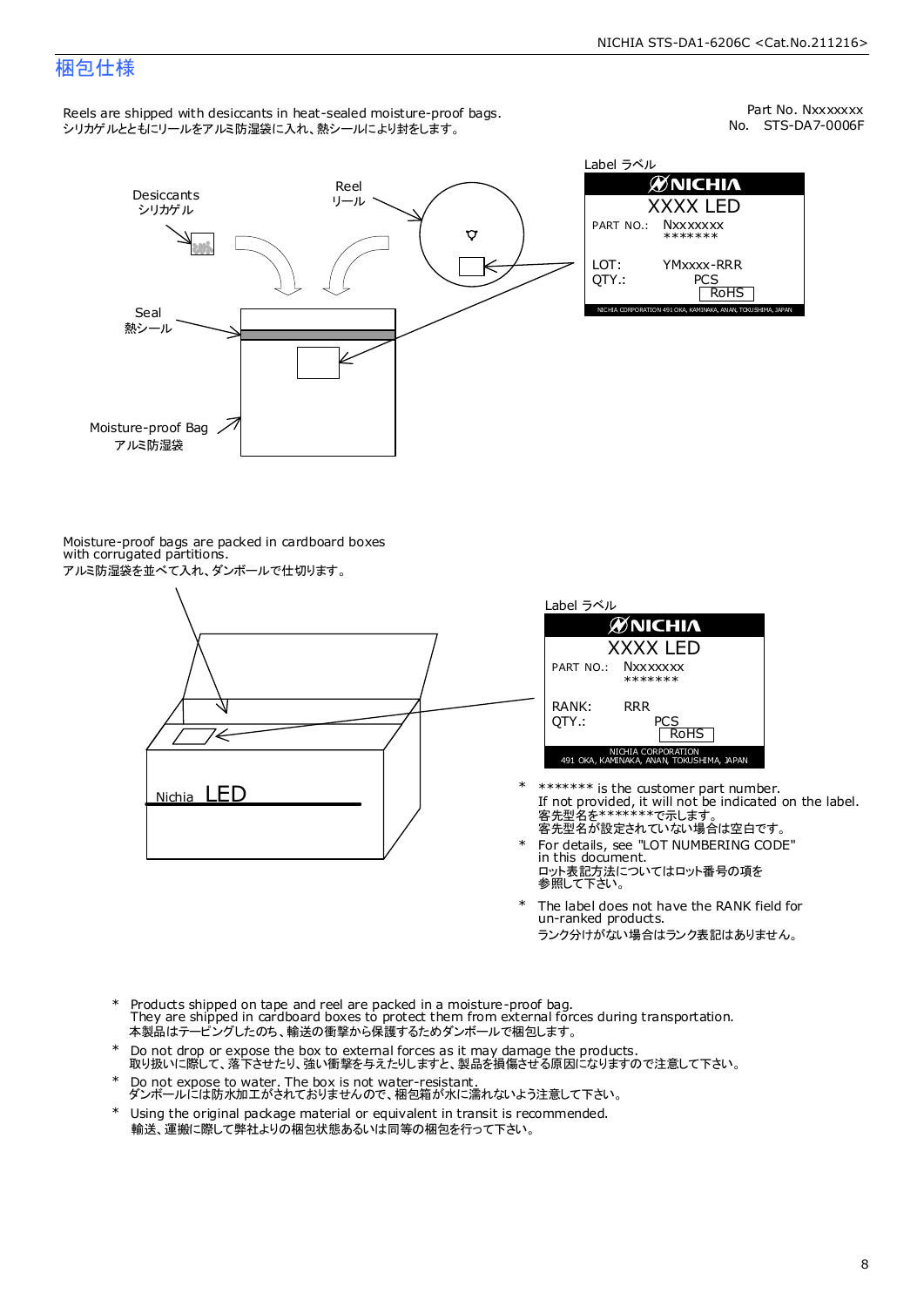## ロット番号

ロット番号は以下のように英数字で表記します。

- YMxxxx RRR
- Y 製造年

| 年    |   |
|------|---|
| 2020 | Κ |
| 2021 |   |
| 2022 | м |
| 2023 | Ν |
| 2024 | 0 |
| 2025 | P |

#### M - 製造月

|   | M | F  | М |
|---|---|----|---|
|   |   |    |   |
|   | 2 | 8  | 8 |
|   |   | q  | q |
|   |   | 10 |   |
|   |   |    | в |
| 6 |   | 12 |   |

 xxxx-当社管理番号 RRR-色度ランク、光束ランク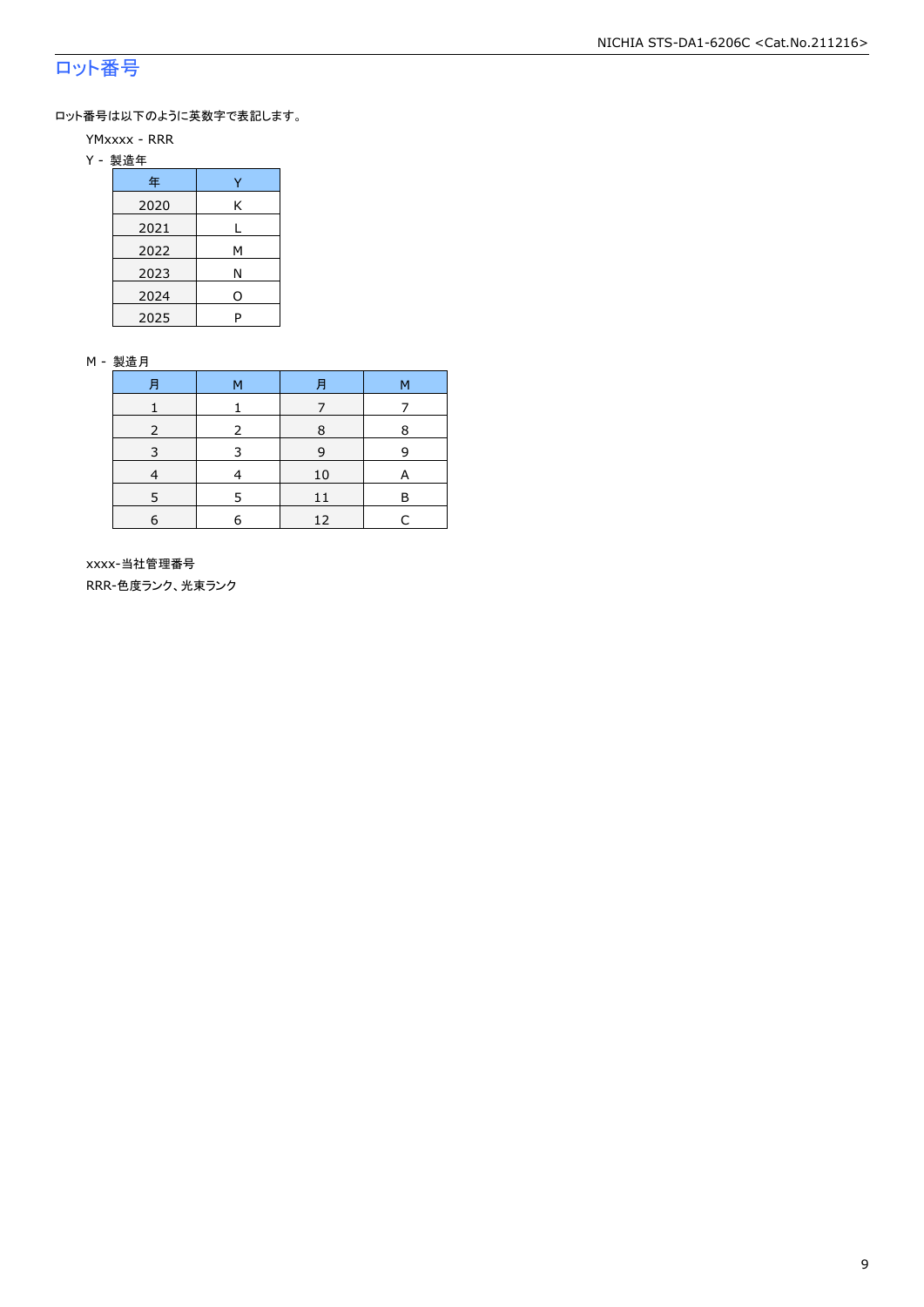## ディレーティング特性

Part No. NCSx131F No. STS-DA7-17621



**Solder Temperature(Cathode Side) vs** 

**Allowable Forward Current**

#### Solder Temperature(Cathode Side)(°C) はんだ接合部温度(カソード側)



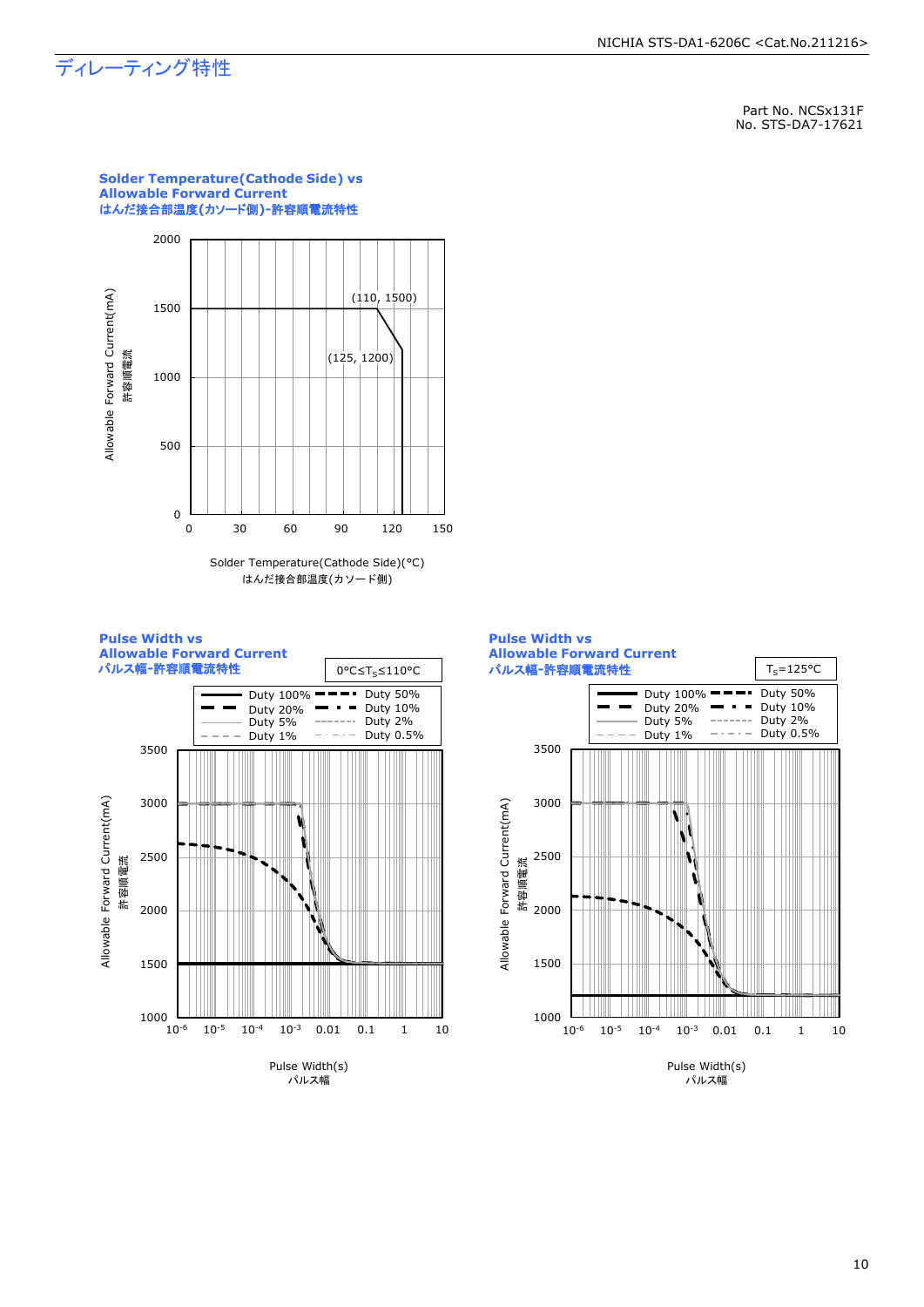## 光学特性

\* All characteristics shown are for reference only and are not guaranteed. 本特性は参考です。

Part No. NCSY131F No. STS-DA7-17455A

\* Characteristics measured in a continuous square wave pulse mode with a pulse width of 0.05msec and a duty cycle of 1%. パルス幅0.05msec、デューティー比1%の連続矩形波により測定しています。



**Directivity**  指向特性

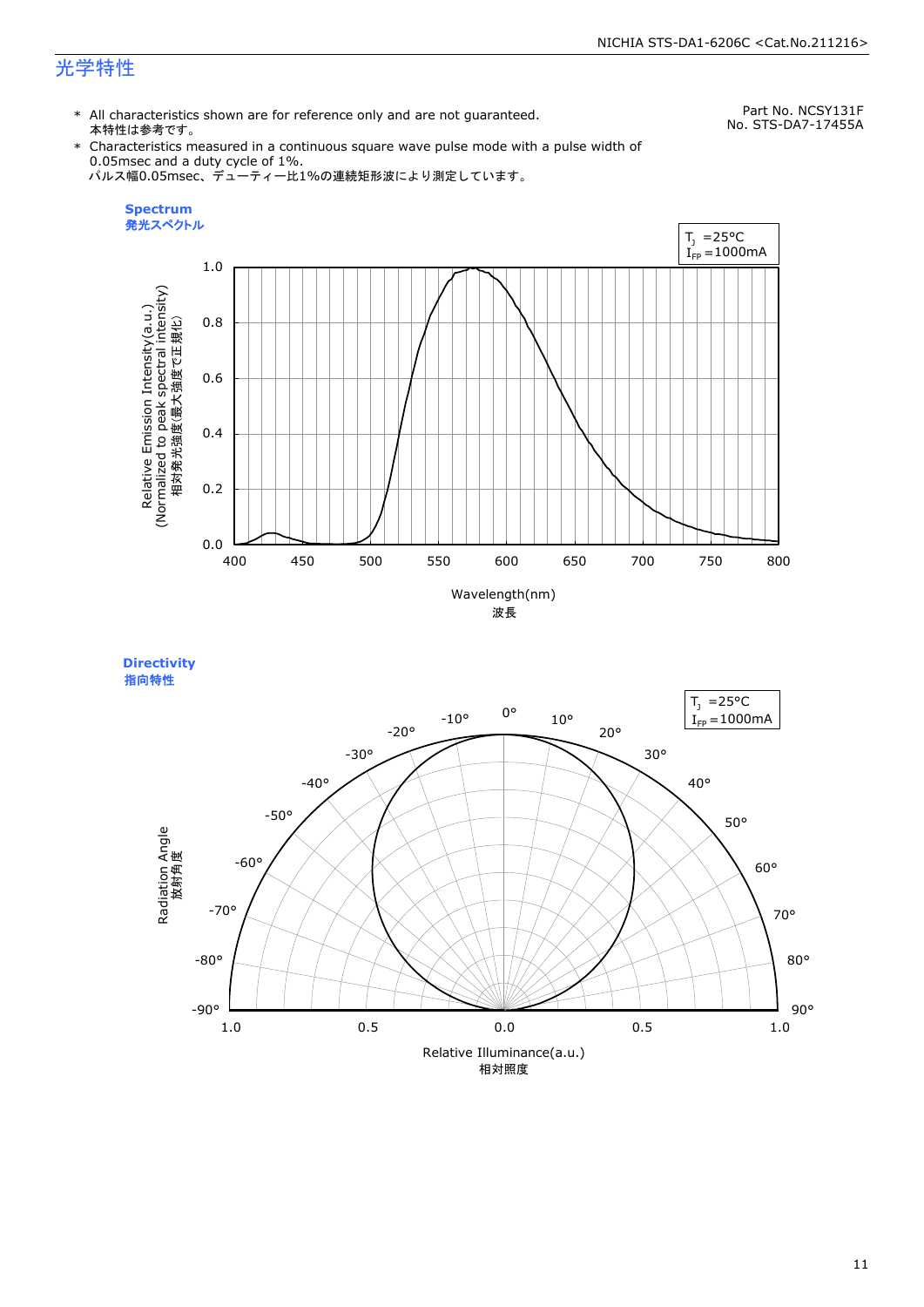## 電流温度特性

\* All characteristics shown are for reference only and are not guaranteed. 本特性は参考です。

Part No. NCSY131F No. STS-DA7-17456A

\* Characteristics measured in a continuous square wave pulse mode with a pulse width of 0.05msec and a duty cycle of 1%.

パルス幅0.05msec、デューティー比1%の連続矩形波により測定しています。





**Forward Current vs Relative Luminous Flux**





**Junction Temperature vs Relative Luminous Flux** ジャンクション温度**-**相対光束特性

Relative Luminous Flux(a.u.)

Relative Luminous Flux(a.u.)

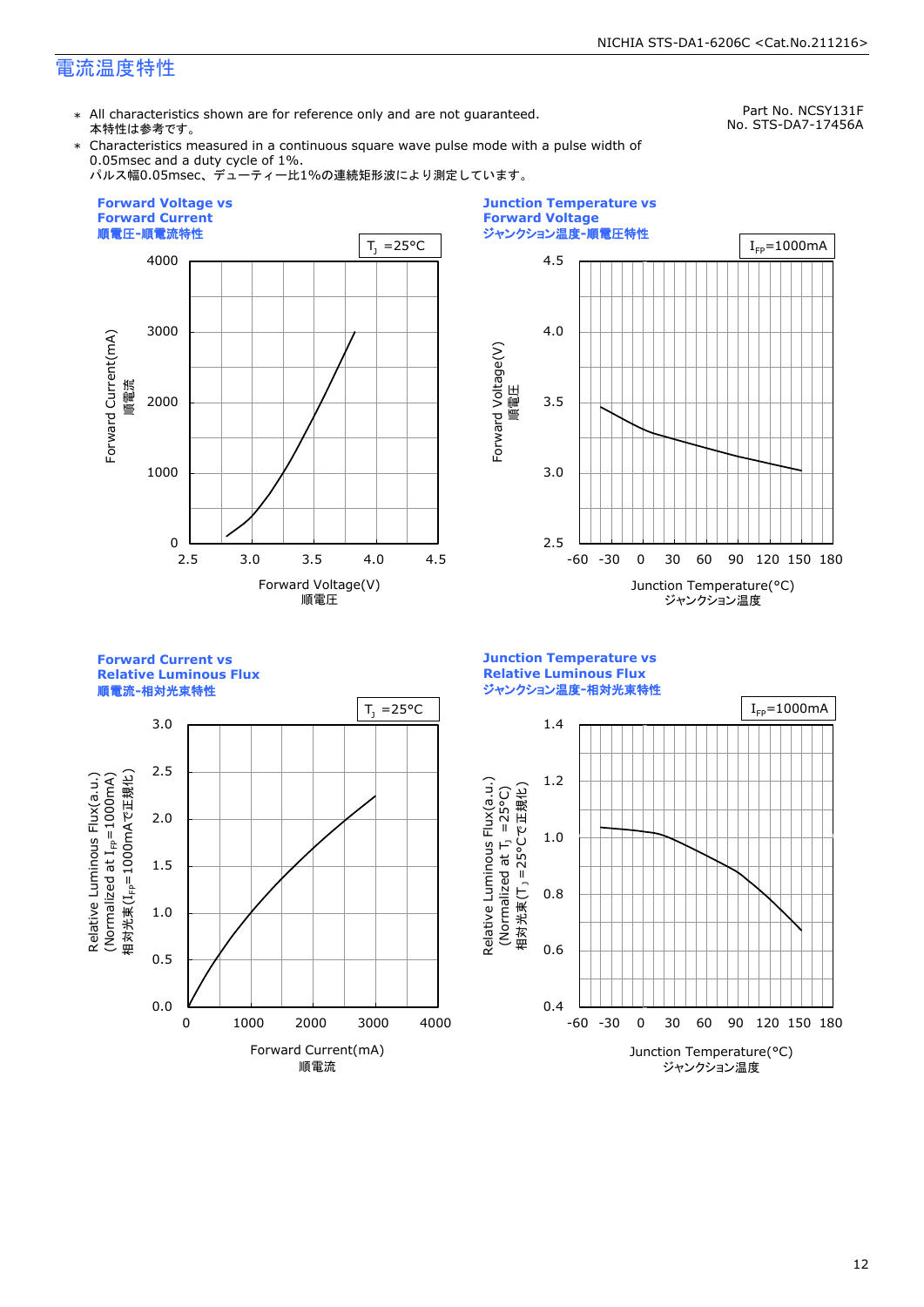## 電流温度特性

\* All characteristics shown are for reference only and are not guaranteed. 本特性は参考です。

Part No. NCSY131F No. STS-DA7-17457A

\* Characteristics measured in a continuous square wave pulse mode with a pulse width of 0.05msec and a duty cycle of 1%.







x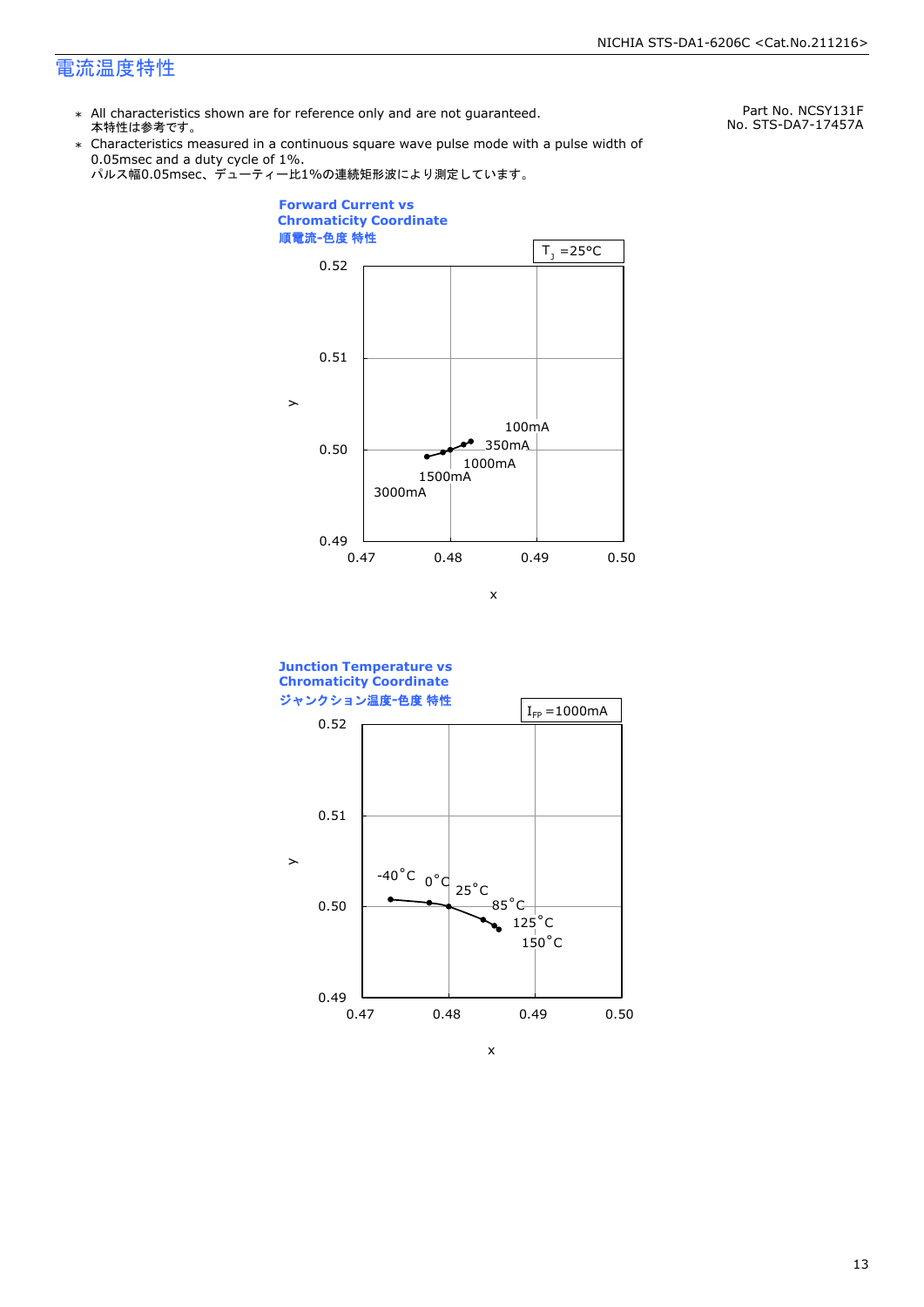## 信頼性

## (1) 試験項目と試験結果

| 試験項目                | 参照規格                             | 試験条件                                                              | 試験時間      | 故障判定<br>基準 No. | 故障数/試験数 |
|---------------------|----------------------------------|-------------------------------------------------------------------|-----------|----------------|---------|
| はんだ耐熱性<br>(リフローはんだ) | JEITA ED-4701<br>300 301         | T <sub>sld</sub> =260°C, 10 秒, 2 回<br>(前処理 85℃, 60%, 168 時間)      |           | #1             | 0/10    |
| はんだ付け性              | <b>JEITA ED-4701</b><br>303 303A | $T_{\text{std}}$ =245±5°C, 5秒<br>鉛フリーはんだ(Sn-3.0Ag-0.5Cu)          |           | #2             | 0/10    |
| 熱衝撃(気相)             |                                  | -40°C(15 分)~125°C(15 分)                                           | 1000 サイクル | #1             | 0/22    |
| 高温連続動作              |                                  | $T_A = 85^{\circ}$ C, I <sub>F</sub> =1200mA                      | 1000 時間   | #1             | 0/10    |
| 高温高湿点滅動作            |                                  | $T_A = 85$ °C, RH $= 85\%$<br>I <sub>F</sub> =1200mA(30 分 ON/OFF) | 1000 時間   | #1             | 0/10    |
| 静雷破壊                | ANSI/ESDA/<br>JEDEC JS-001       | HBM, 8kV, 1.5kΩ, 100pF, 順逆 1 回                                    |           | #1             | 0/10    |

注記:

1) 熱抵抗 RθJA≈16℃/W

2) 測定は LED が常温に戻ってから行います。

## (2) 故障判定基準

| 基準 No. | 項目                  | 条件              | 判定基準            |
|--------|---------------------|-----------------|-----------------|
|        |                     |                 | <初期値×0.9        |
| #1     | 順電圧(VF)             | $I_F = 1000mA$  | >初期値×1.1        |
|        |                     |                 | <初期値×0.8        |
|        | 光束(Φ <sub>ν</sub> ) | $I_F = 1000$ mA | >初期値×1.2        |
| #2     | はんだぬれ性              | -               | はんだぬれ面積率が 95%未満 |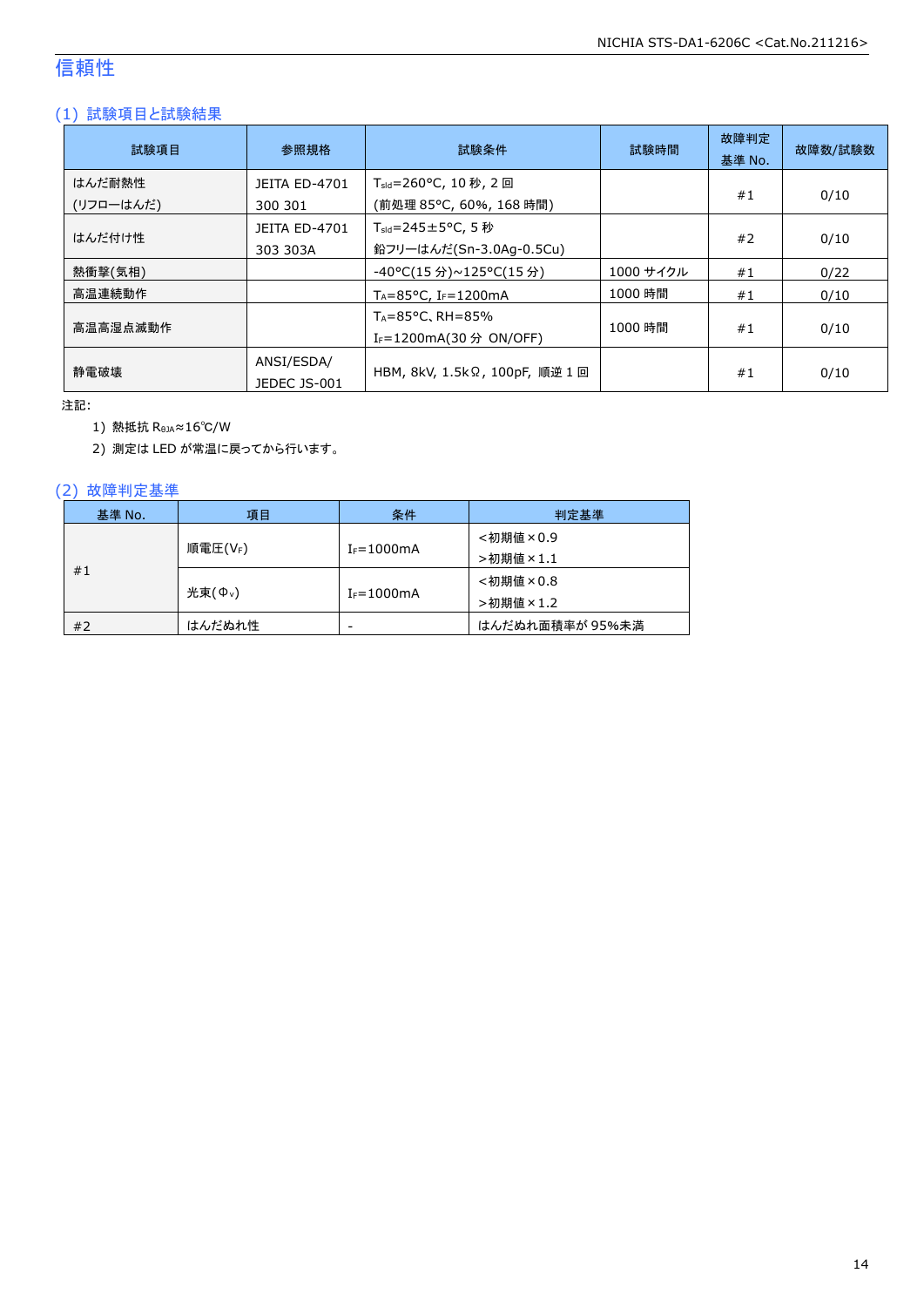## 注意事項

#### (1) 保管

|    | 条件        | 温度                     | 湿度          | 期間              |
|----|-----------|------------------------|-------------|-----------------|
|    | アルミ防湿袋開封前 | $30^{\circ}$ C<br>以下   | 90%RH<br>以下 | ∛入日より1年以内<br>納. |
| 保管 | アルミ防湿袋開封後 | $30^{\circ}$ C<br>. 以下 | 70%RH<br>以下 | 年以内             |

● 本製品は、MSL2 に相当します。MSL については IPC/JEDEC STD-020 をご確認下さい。

- 本製品は、パッケージに吸収された水分がはんだ付け時の熱で気化膨張することにより、界面の剥離が発生し光学的劣化を起こす可能性があります。そ のためお客様にて実装するまでの、吸湿量を最小限に抑えるため防湿梱包を実施しております。アルミ防湿袋に入っているシリカゲルは吸湿が進むと青 色から赤色へ変色します。
- アルミ防湿袋を開封後は上記の条件を越えないようにはんだ付けを完了下さい。万一未使用の LED が残った場合は、シリカゲル入り密閉容器等で保管 下さい。なお当社防湿袋に戻し、再封印することを推奨します。
- 電極部分は、金メッキが施されております。腐食性ガス等を含む雰囲気にさらされますと、メッキ表面が変質し、はんだ付け性に問題が生じる事がありま す。保管時は密閉容器等で保管して下さい。なお当社防湿袋に戻し、再封印することを推奨します。
- 実機に使用する部材(パッキン、接着剤など)については、メッキ表面への影響を考慮して、硫黄成分を含有しているものの使用を避けて下さい。メッキの 表面異常は、導通・接続不良に繋がる可能性があります。また、パッキンを使用する場合は、シリコーンゴム材質のものを推奨します。その際、低分子量 のシロキサンによる機器の接点不良に注意して下さい。
- 急激な温度変化のある場所では、結露が起こりますので温度変化の少ない場所に保管して下さい。
- 埃の多い環境での保管は避けて下さい。
- 直射日光や室温を超えるような環境に長期間さらさないで下さい。

#### (2) 使用方法

● LED 毎に絶対最大定格を超えないように回路設計を行って下さい。LED 毎に定電流駆動することを推奨致します。また定電圧駆動する場合は、(A)の回 路は LED の順電圧の影響により LED に流れる電流がばらつく可能性がありますので、(B)の回路を推奨します。



- 本製品は、順方向電流駆動でご使用下さい。また、非点灯時には順逆とも電圧がかからないように配慮下さい。特に逆電圧が連続的に加わる状態は、マ イグレーションを発生させる可能性があり、素子にダメージを与える場合がありますので避けて下さい。長時間使用しない場合は、安全のために必ず主電 源スイッチを切って下さい。
- 本製品は LED の諸特性が安定する定格電流の 10%以上でご使用されることを推奨します。
- 雷サージなどの過電圧が LED に加わらないようにして下さい。
- 屋外で使用される場合は、十分な防水対策、湿度対策、塩害対策を施してご使用下さい。

#### (3) 取り扱い上の注意

- 素手で本製品を取り扱わないで下さい。表面が汚れ、光学特性に影響を及ぼすことがあります。また場合によっては、製品の変形や断線が起こり、不灯 の原因になることがあります。
- ピンセットで本製品を取り扱う場合は、製品へ過度な圧力を掛けないようにして下さい。樹脂部の傷、欠け、剥がれ、製品の変形や断線が起こり、不灯の 原因となります。
- 本製品を落下させてしまった場合には、製品の変形などが発生することがありますのでご注意下さい。
- 本製品の実装後に基板は積み重ねしないで下さい。実装した基板を重ねると、基板が樹脂部に衝撃を与え樹脂部の傷、欠け、剥がれ、変形・断線、LED 剥がれが発生し、不灯の原因になります。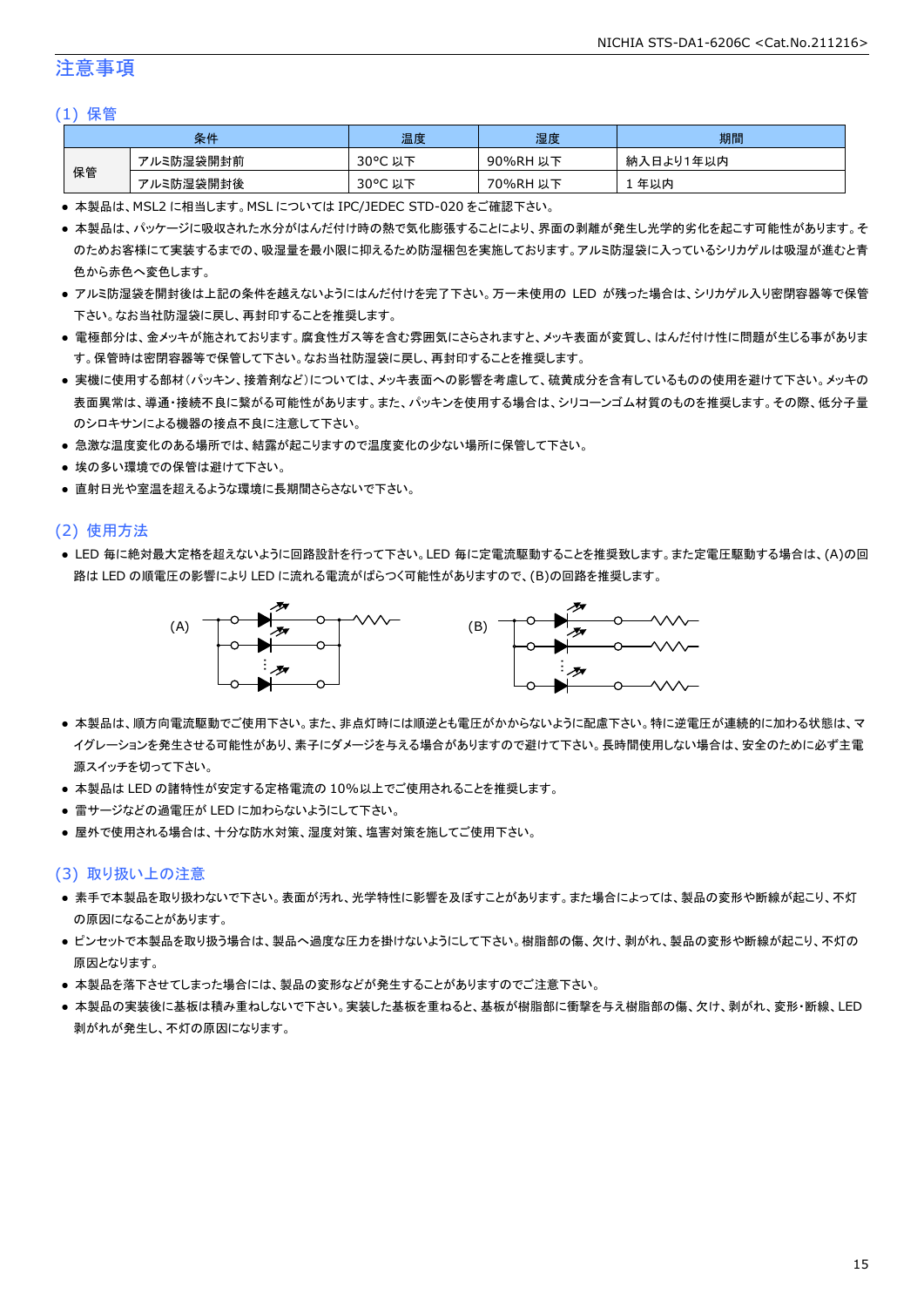### (4) 設計上の注意

- LED を基板にはんだ付けした後の基板分割工程などで基板が曲がると、パッケージ割れが発生することがありますので基板のたわみやねじりに対して極 力ストレスの加わらないような LED 配置にして下さい。
- 基板分割部では LED の取り付け位置によって機械的ストレスが変化しますので、最もストレスが加わらないような位置に配置して下さい。
- 基板分割時は、手割りを避け、専用治具にて行って下さい。
- LED 周辺で使用する部材(筐体、パッキン、接着剤、2 次レンズ、レンズカバー、グリスなど)から放出された揮発性有機化合物は、LED の発光面を透過す る可能性があります。特に密閉に近い状態では、これらの揮発性有機化合物が熱や光子エネルギーにさらされると変色が起こり LED の光出力が大幅に 低下したり、色ずれが発生する可能性があります。また、空気の循環をよくすることで、光出力の低下や色ズレが改善されることがあります。予め実機点灯 試験による光学評価で異常なきことの確認をお願いします。
- はんだ種類や基板仕様の組み合わせ等によっては、使用時の熱ストレスによりはんだクラックが発生する恐れがあります。基板仕様は、基材や絶縁層の 種類、製品取り付けパターンのデザインなど、多数の組み合わせがあるため、事前検証を想定している最終製品にて行ってください。
- 金属ベース基板を使用する際には事前検証を十分行って下さい。使用時の熱ストレスによりはんだクラックが発生する恐れがあります。金属ベース基板 の絶縁層は、低弾性絶縁層を推奨します。
- 基板の製品取り付けパターン部及び製品直下部には、ソルダーレジストがかからない構造(下図参照、 Non Solder Mask Defined パッド(以下 NSMD))を推奨します。



### (5) 静電気に対する取り扱い

● 本製品は静電気やサージ電圧に敏感で、素子の損傷や信頼性低下を起こすことがあります。取り扱いに際しては、以下の例を参考に静電気対策を十分 行って下さい。

 リストストラップ、導電性衣類、導電靴、導電性床材等による電荷の除去 作業区域内の装置、治具等の接地による電荷の除去

導電性材料による作業台、保管棚等の設置

- 使用機器、治具、装置類や作業区域内は適切に接地をして下さい。また、実装される機器等についてもサージ対策の実施を推奨します。
- 治具、装置類にガラスやプラスチックなどの絶縁体を使用される場合は以下の例を参考に対策を十分行って下さい。

 導電性材料による導電化 加湿による帯電防止

除電器(イオナイザ)による電荷の中和

- 本製品を機器に実装後、特性検査をする際には、静電気による損傷の有無も併せて確認して頂くようお願いします。電流を下げて(1mA 以下推奨)順電 圧検査又は発光検査を実施することで、損傷の有無は検出できます。
- 損傷した LED には、順方向の立ち上がり電圧が低下する、低電流で発光しなくなる等の異常が現れます。 不合格判定基準: (VF<2.0V at IF=0.5mA)

#### (6) 熱の発生

- 本製品をご使用の際は、熱の発生を考慮して下さい。通電時の素子の温度上昇は、実装する基板の熱抵抗や本製品の集合状態により変化します。熱の 集中を避け、本製品周囲の環境条件により最大ジャンクション温度(TJ)を超えることがないよう配慮下さい。
- 本製品周囲の温度条件(TA)により使用電流を決め放熱等の処理を施して下さい。